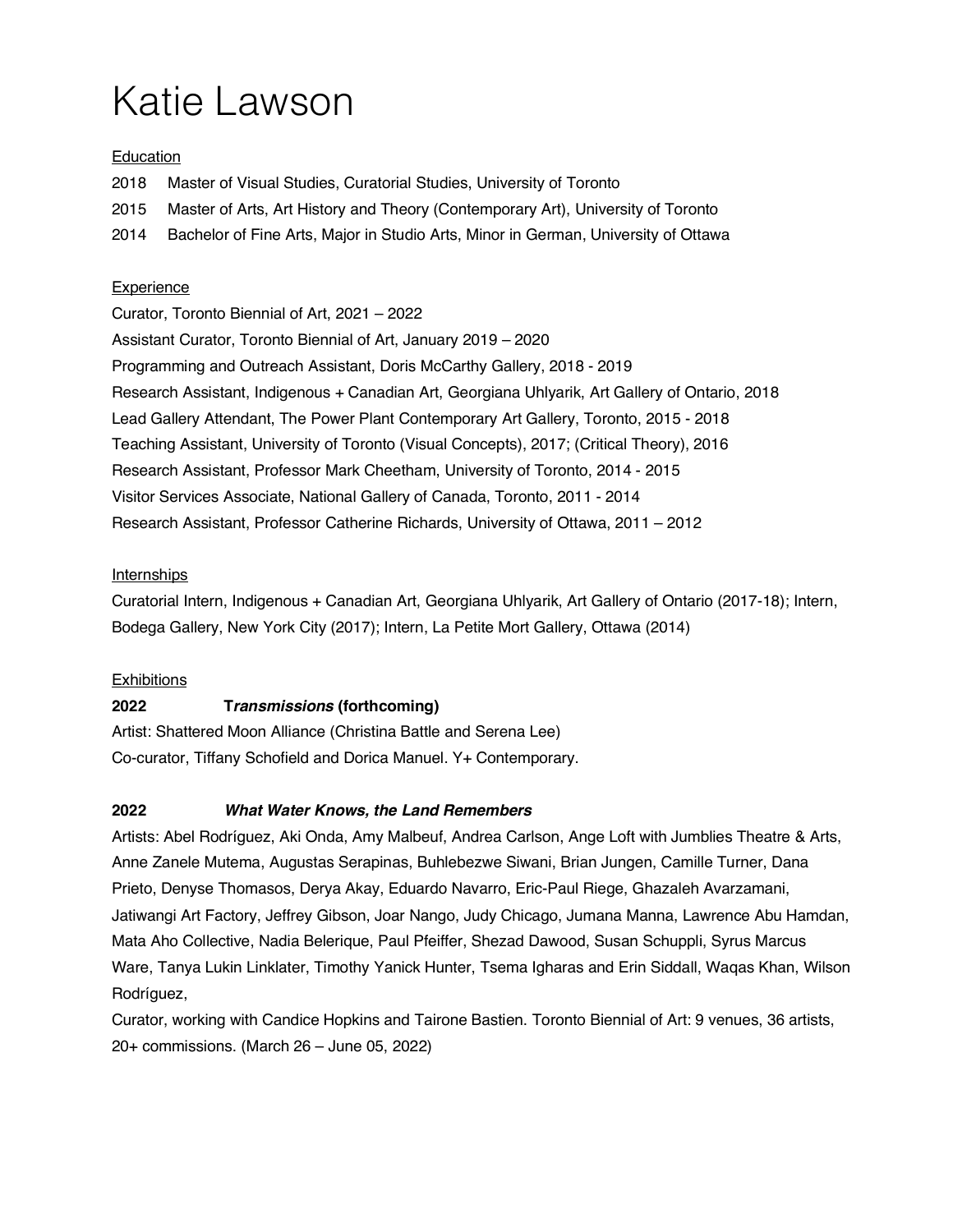## **2021** *Polyempath Polyethylene*

Artist: Kelly Jazvac. MacLaren Art Centre, Barrie. (July 26 – October 31, 2021)

## **2019** *The Shoreline Dilemma*

Artists: AA Bronson, Abbas Akhavan, Abel Rodríguez, Adrian Blackwell, Adrian Stimson, Althea Thauberger, Arin Rungjang, Bárbara Wagner and Benjamin de Burca, Caecilia Tripp, Caroline Monnet, Curtis Talwst Santiago, Dana Claxton, Elder Duke Redbird, Embassy of Imagination, Fernando Palma Rodriguez, Hajra Waheed, Hera Büyüktasciyan, Isuma Productions, Jae Jarrell, Judy Chicago, Jumana Manna, Jumblies Theatre & Arts, Kapwani Kiwanga, Laurent Grasso, Lisa Reihana, Lisa Steele & Kim Tomczak, Lou Sheppard, Luis Jacob, Maria Thereza Alves, Moyra Davey, Napachie Pootoogook, Naufus Ramírez-Figueroa, New Mineral Collective, Nick Sikkuark, Qavavau Manumie, Ramin + Rokni Haerizadeh and Hesam Rahmanian, ReMatriate Collective, Shezad Dawood, Susan Schuppli, Syrus Marcus Ware, The New Red Order, Wilson Rodríguez

Assistant Curator, working with Candice Hopkins and Tairone Bastian. Inaugural Toronto Biennial of Art: 15 sites, 46 artists, 20+ commissions (September 25 – December 05, 2019)

## **2018** *Forced to Seek Air: Betty Goodwin's Swimmers*

Artist: Betty Goodwin. The Art Gallery of Ontario, Toronto. (September 2018 – January 2019)

## **2018** *Learning from the Lake*

Artists: Kelly Jazvac, Maggie Groat. The Art Museum, Toronto (June 13 – July 07)

### **2017** *blue is the colour of longing for the distance you never arrive in*

Artist: Maddie Alexander. Y+ Contemporary, Toronto. (October 14 – October 28, 2017) and RÝMD, Reykjavik (October 04 – October 21, 2017)

### **Grants**

2022-2023. SSHRC Connections Grant, "Centre for Sustainble Curating" Collaborator 2019-2023. SSHRC Insight Grant, "Learning with the St. Lawrence" Collaborator 2019. Visual Arts Project Grant, Y+Contemporary, Toronto Arts Council. \$11,000. 2019. Visual Arts Project Grant, Y+ Contemporary, Ontario Arts Council. \$7,000. 2018. Conference Grant, School of Graduate Studies, University of Toronto

### Awards & Residencies

2016-2018. Graduate Fellowship, Daniel's Faculty, University of Toronto 2017. Benjamin Hart Lobko Memorial Travel Award, Daniel's Faculty, University of Toronto 2017. Curator-in-Residence, Joya: Arte + Ecologica, Spain 2016. Residency Facilitator, The Roundtable Residency, Dragon Academy, Toronto 2014. UTAPS Bursary, University of Toronto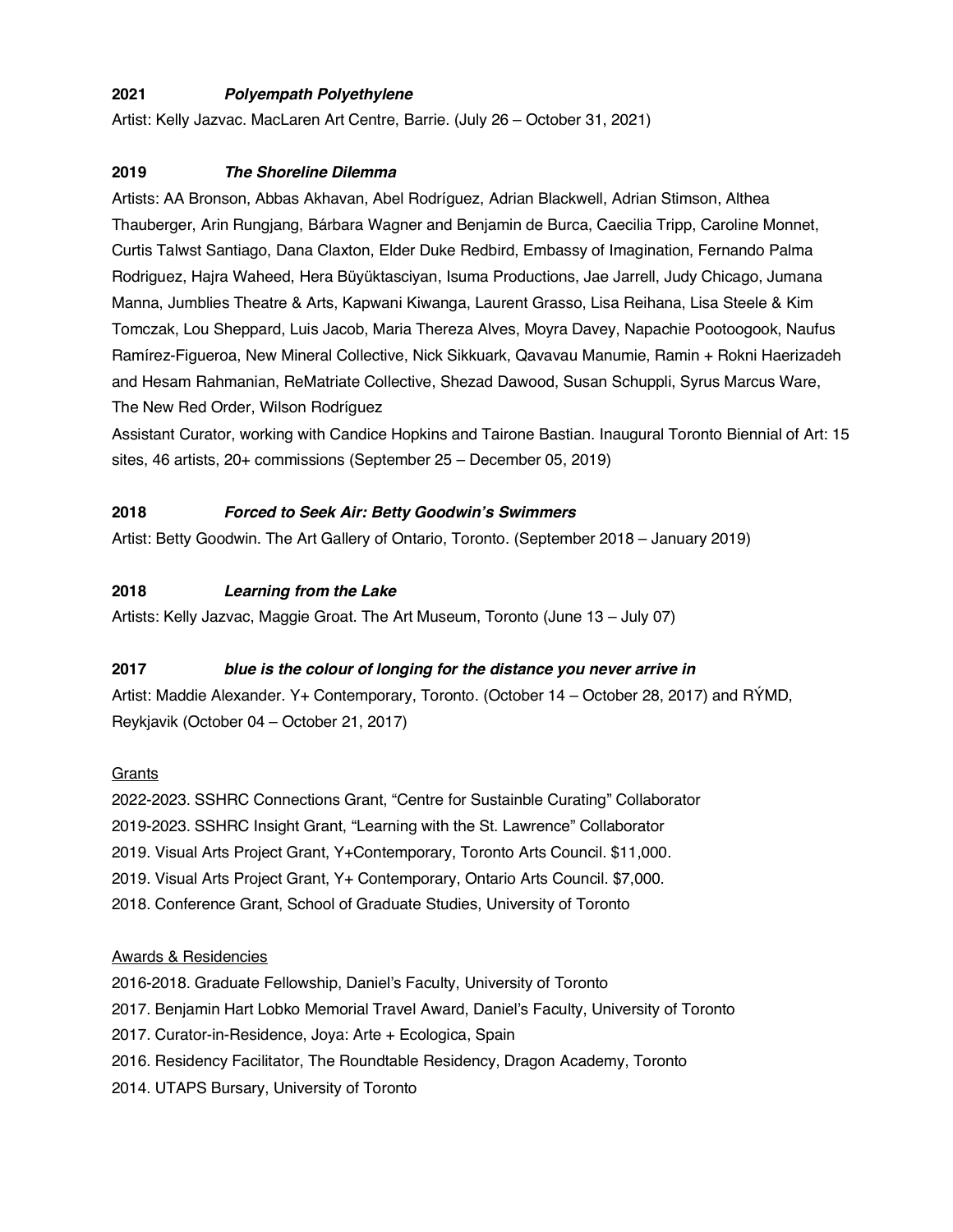2014. RBC Emerging Scholar, Spur Festival

2014. Buchpreis der österreichischen Botschaft, University of Ottawa

2010-2014. Dean's Honour List, University of Ottawa

2010-2014. Renewable Admission Scholarship, University of Ottawa

### Publications

#### *Book Contributions*

Lawson, Katie. "What Water Knows" *Water, Kinship, Belief.* Ed. Candice Hopkins, Katie Lawson, Tairone Bastien. *Toronto Biennial of Art* and *Art Metropole*, 2022

Lawson, Katie "Learning from the Lake" *Multispecies Storytelling in Intermedial Practices*. Punctum Books, 2022

"of grandmothers and moths" *Cross Process,* 2018

### *Curatorial Essays*

"Polyempath Polyethylene: Kelly Jazvac" at MacLaren Art Centre, 2021 "Terramatter: Gillian King, Helga Jakobson and Whitney Lewis-Smith" at Ottawa City Hall Art Gallery, 2019 "Sediment: Gillian King" at Galerie Nicolas Robert, Montréal, 2019 **"**Praying at the Altar of the Screen: Notes on the Aura of the Technological Object" Monica Moraru at Xpace Cultural Centre, Toronto, 2017 **"**conditions for coping" *The Hart House Review*, Toronto: Coach House Press, 2018 **"**notes on the artwork" *The Hart House Review,* Toronto: Coach House Press, 2017

#### *Reviews*

"*Animals,* ed. Filipa Ramos" *Invisible Culture: An Electronic Journal for Visual Culture*, 2019

### *Peer Reviewed Journal*

"Art and Agency: Elle Flanders and Tamira Sawatzky" *Millefeuilles*, Undergraduate Art History Journal, Ottawa, 2014

### Talks

2021. "Decentralization as the Practice of Freedom", with Candice Hopkins, Clare Butcher, Tairone Bastien and Myung-Sun Kim, *Images Festival Research Forum*, Toronto 2020. "Book Launch: Form Follows Fiction: Art and Artists in Toronto" with Luis Jacob, Emelie Chhangur, and Wanda Nanibush, *Art Metropole,* Toronto 2017. "Zine Making Workshop" with Maddie Alexander, *Y+ Contemporary*, Toronto 2017. "poetry as curatorial methodology" Residency Program, *Joya Arte + Ecologica*, Velez Rubio, Spain 2017. "I was born in the valley" *Images Festival Research Forum*, The Art Museum, Toronto 2017. "Making and Un-making: The Production of Landscape Through Language" Workshop. *Grow Op: Urbanism, Landscape and Contemporary Art***,** The Gladstone Hotel, Toronto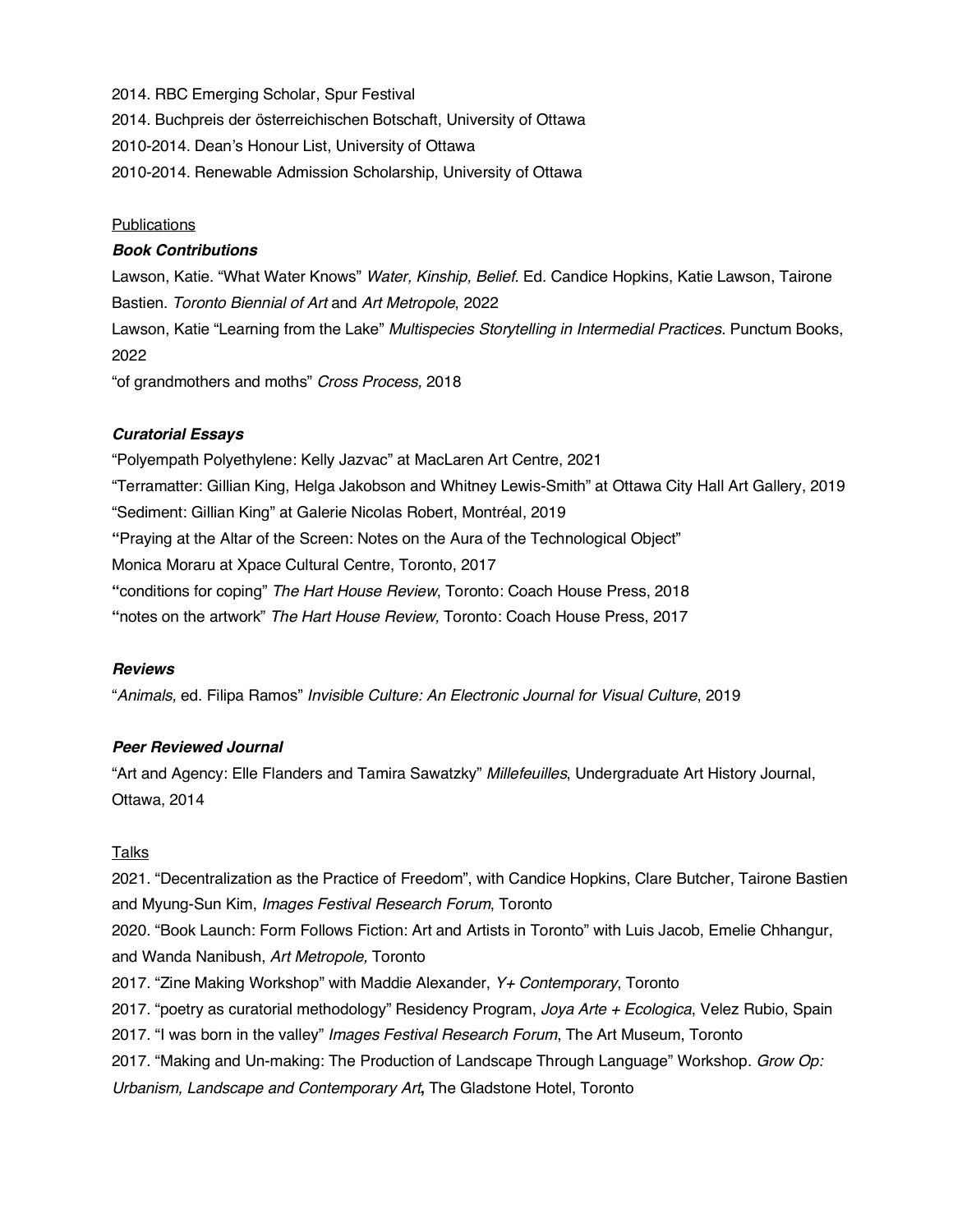2016. "Franz Erhard Walther, Call to Action" Sunday Scene, *The Power Plant Contemporary Art Gallery*, Toronto

#### Conference Presentations

2019. Lawson, Katie "Learning from the Lake" *Multispecies Storytelling in Intermedial Studies*, Linneaus University, Sweden 2018. "Does the wave belong to the sea or the shore?" *Territories That Matter: Gender, Art and Ecology*, Universidad Autónoma de Madrid + Centro de Arte y Naturaleza-Fundación Beulas, Spain 2018. "shifting shorelines: does the wave belong to the lake or the land?" *Navigating the Cybersea*, York University Conference, Lonsdale Gallery, Toronto 2018. "Hiding out and hooking up: Feminist Alterity in Urban Ravines" *Stories We Tell***,** Concordia University AHGSA Conference, Montreal 2017. "The Body of the Artist: Theories of Subjectivity and Corporeal Feminism in the Life Writing of Anne Truitt" *Decelerated Dialogues*, York University and Y+ Contemporary Conference, Toronto 2016. "Fragments of the Passing Present: Material Memory in the work of Yin Xiuzhen" *Intersections l Cross-sections Conference: Re:turns,* Ryerson University, Toronto 2015. "Curating Liminal Spaces: Relational Aesthetics in Occupied Palestine" *Flux and Flow: Interdisciplinary Graduate Student Conference***,** Carleton University, Ottawa 2014. "Art and Agency: Elle Flanders and Tamira Sawatzky" Millefeuilles: Undergraduate Art History Symposium, University of Ottawa

### Panel Moderation

2018. "Water Worlds / Water Rights (Panel)" *Imagining Sustainability***,** Environmental Humanities and German Studies, University of Toronto

2018. "Aqueous Aesthetics — The Possibilities and Limits of the Oceanic Metaphor" *The Ocean and the Seas*, University of Toronto, Comparative Literature Conference, Toronto

#### Community & Volunteer Activities

| 2016-Present | Advisory Board Member, Critical Distance Centre for Curators              |
|--------------|---------------------------------------------------------------------------|
| 2016-2019    | Art Editor, Hart House Review                                             |
| 2017         | Volunteer Lead, Great Lakes Water Walk                                    |
| 2017-18      | Mentor, What Now? Mentorship Program, Images Festival                     |
| 2016         | Volunteer, Afterall Journal & K. Verlag, Edition Art Book Fair            |
| 2015-16      | Contributor, Artoronto                                                    |
| 2015         | Copy Editor, Graduate Art History & Theory Journal, University of Toronto |
| 2013-14      | Co-President, Visual Arts Student Association, University of Ottawa       |
| 2013-14      | Volunteer, Nuit Blanche Ottawa/Gatineau                                   |
| 2013         | Contributor, Art & Science Journal, Ottawa                                |
|              |                                                                           |